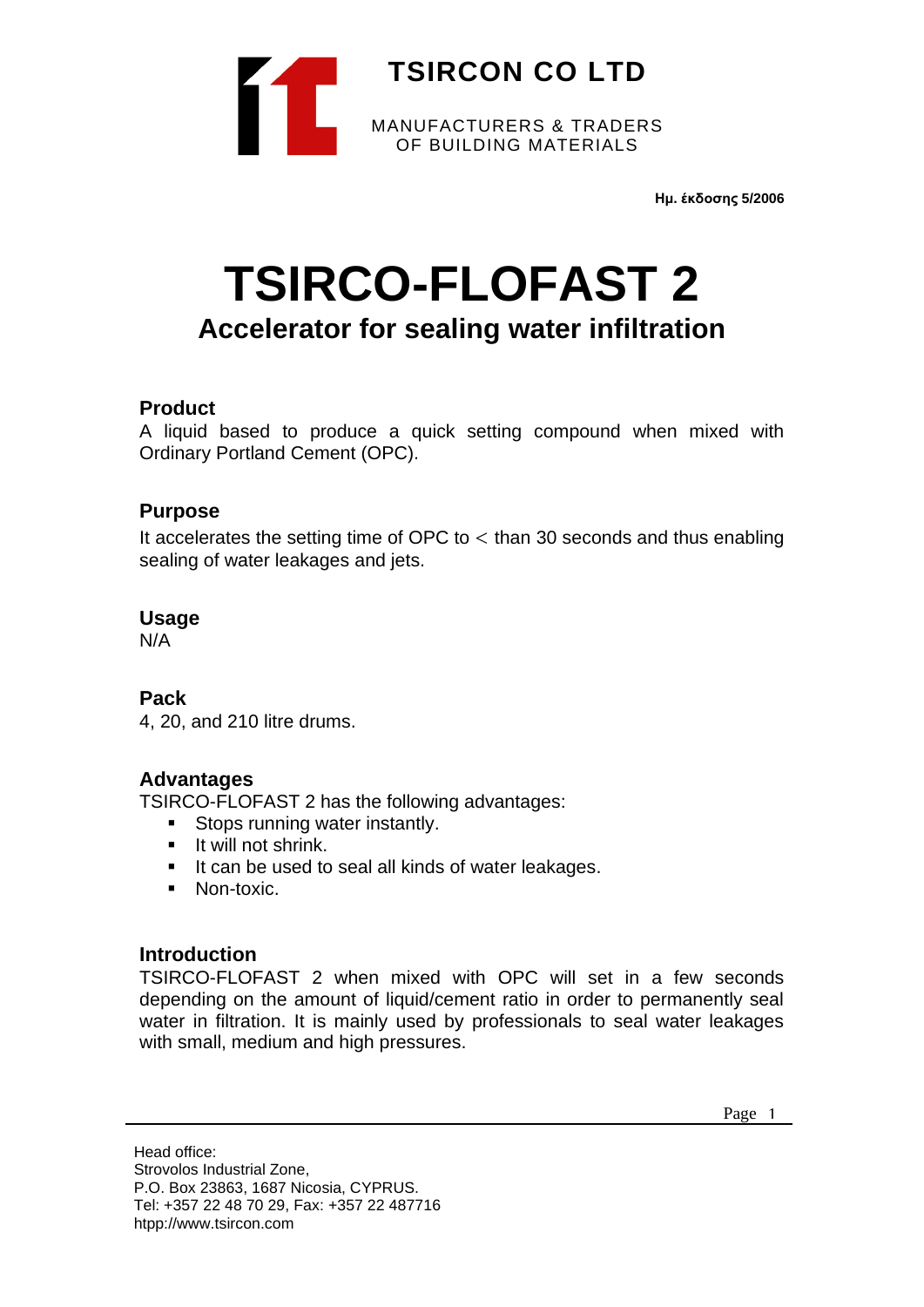

#### **Use**

TSIRCO-FLOFAST 2 when mixed with OPC can seal crabs or holes on concrete or other masonry walls or floors. The areas of application include:

- wall of basements
- elevator pits
- concrete tunnels
- sewer tanks
- swimming pools, e.t.c.

As a rapid setting patching mortar it is used to form a fillet at the joints of walls and floors or to seal cracks in tanks, basements, sewers, e.t.c.

#### **How to use**

- *1. Procedure for Better Performance:* For best results when waterproofing water retaining structure, it is best to close all pores and weak areas with TSIRCO-POLY 107, before stopping any leakages. Otherwise there is the danger that new leakages will appear when stopping the existing ones. Therefore a two-coat application of TSIRCO-POLY 107 is first recommended to be applied all over the surface in accordance to the Technical Specification of the product. After TSIRCO-POLY 107 has set, dried and gained strength, preferably over three days after application, the sealing of cracks or joints can start. It is recommended to seal first the small leakages and progressively move to the larger leakages. After TSIRCO-FLOFAST 2 treatment is completed, it is recommended to apply another coat of TSIRCO-POLY 107 over the treated area.
- *2. Preparation:* The area to be treated must be cut back adequately at a straight edge providing a rough surface to allow a better key. Remove any loosely adhered particles and ensure that the area to be treated is clean and dust free.
- **3. Dosage, Mixing and Application:** Due to its very quick setting (< than 5 seconds), it is recommended to mix TSIRCO-FLOFAST 2 in small dosages by hand since it will not give enough time to be mixed mechanically. The recommended procedure is as follows: